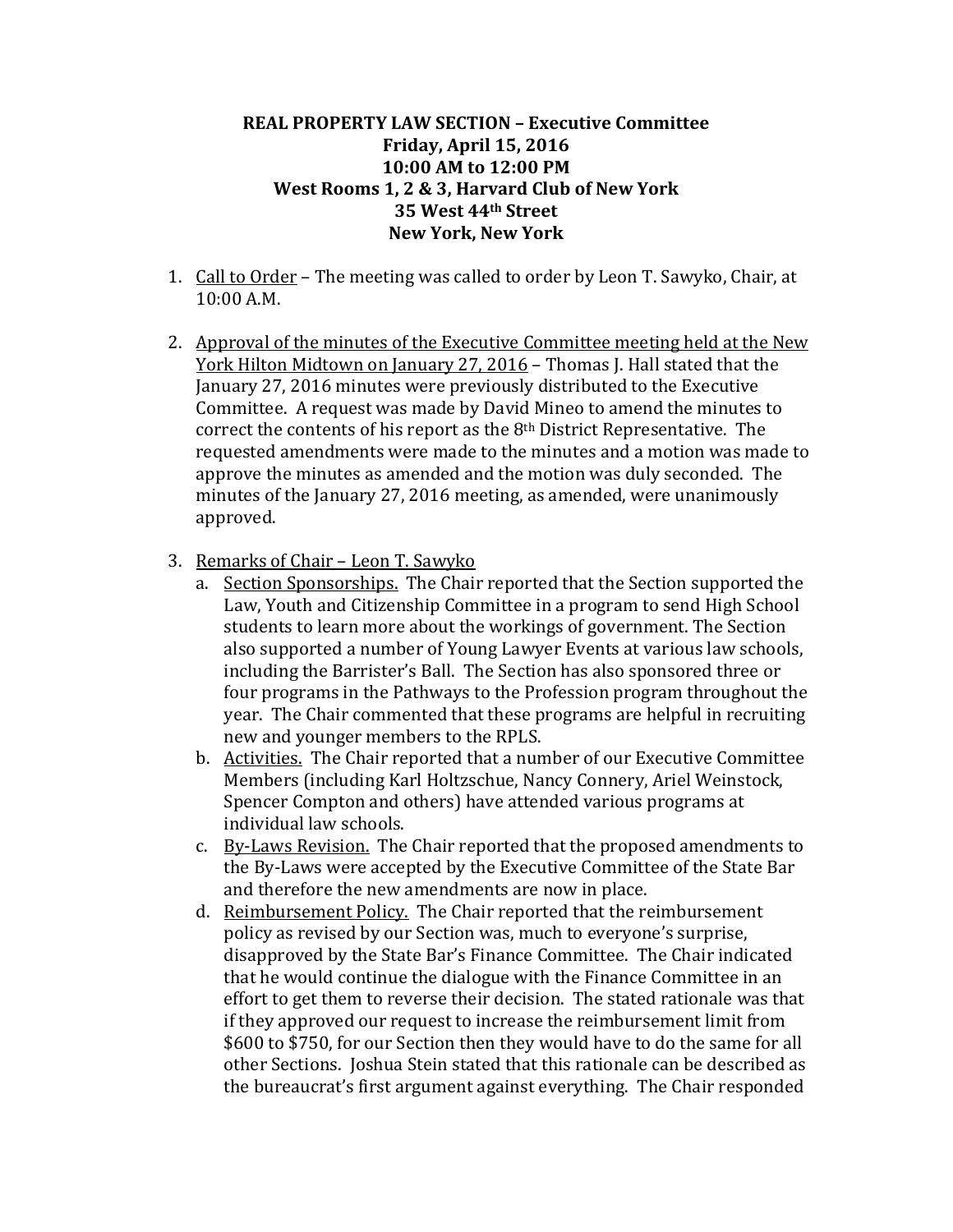that this is why he does not consider this to be a dead issue and will continue to pursue it.

- e. Committee Mission Statements. The Chair expressed his appreciation to the Chairs of all the Committees who have made the effort to bring their Committee Mission Statements up to date. The Chair indicated that the Mission Statements will be set forth in brochures and on the website and that the updates were critical because the Committees are the life-blood of the Section. The Chair also urged all Committee Chairs who have not done so to update their Mission Statements as soon as possible.
- f. Appointments. The Chair indicated that there have been a number of new appointments to various committees and other positions including the following: (i) Sam Tilton has termed out of his position as a House of Delegates Representative. Nancy Connery has been appointed as a new House of Delegates Representative and David Berkey is the new alternate; (ii) Sujata Yalamanchili is now the new upstate Co-Chair of the Commercial Leasing Committee; (iii) Steve Wimpfheimer is now the new downstate Co-Chair of the Condemnation, Certiorari and Real Estate Taxation Committee; (iv) Debra Goldman will be the new downstate Co-Chair of of the Commercial Leasing Committee as of June  $1<sup>st</sup>$ ; (v) Matthew Leeds will be a new Co-Chair of the Publications Committee. The Chair thanked both David Zinberg and William Colavito for their many years of service as Co-Chairs of the Commercial Leasing and Publications Committee, respectively. The Chair indicated that there are a number of appointments that still need to be made, including: a new Co-Chair for the CLE Committee (to replace Larry Wolk); a new Upstate Co-Chair for the Low Income Housing Committee (to fill a vacant spot) and a new downstate Co-Chair for Land Use and Environmental Law (to fill a vacant spot). The Chair welcomes any suggestions to fill the vacant positions.
- g. Use of Surplus. The Chair reported that our Section's surplus is in excess of \$160,000 and there have been discussions among the Executive Officers about the appropriate use of that surplus. The Chair stated that it is appropriate to use the surplus on efforts that will attract lawyers, particularly young lawyers, to join and be active in the Section. One idea discussed is the possibility of working with law schools to help finance interns for foreclosure defense, eviction defense or other areas of public service. Spencer Compton stated that the best way to attract young lawyers is to engage them in projects concerning areas of social conscience. Spencer emphasized that such programs would help bring lawyers to the Section and is also the right thing to do. Steve Alden pointed out that we do not have the largest surplus; some have much more and some have much less. Steve Alden suggested sponsoring a Section scholarship to subsidize pro bono efforts related to real estate issues, such as Zombie Homes. Maureen Lamb suggested giving subsidies for new or young lawyers. Steve Alden stated that the problem with subsidies is that many people take advantage of them and then disappear. We need to use the surplus to get people engaged so that they become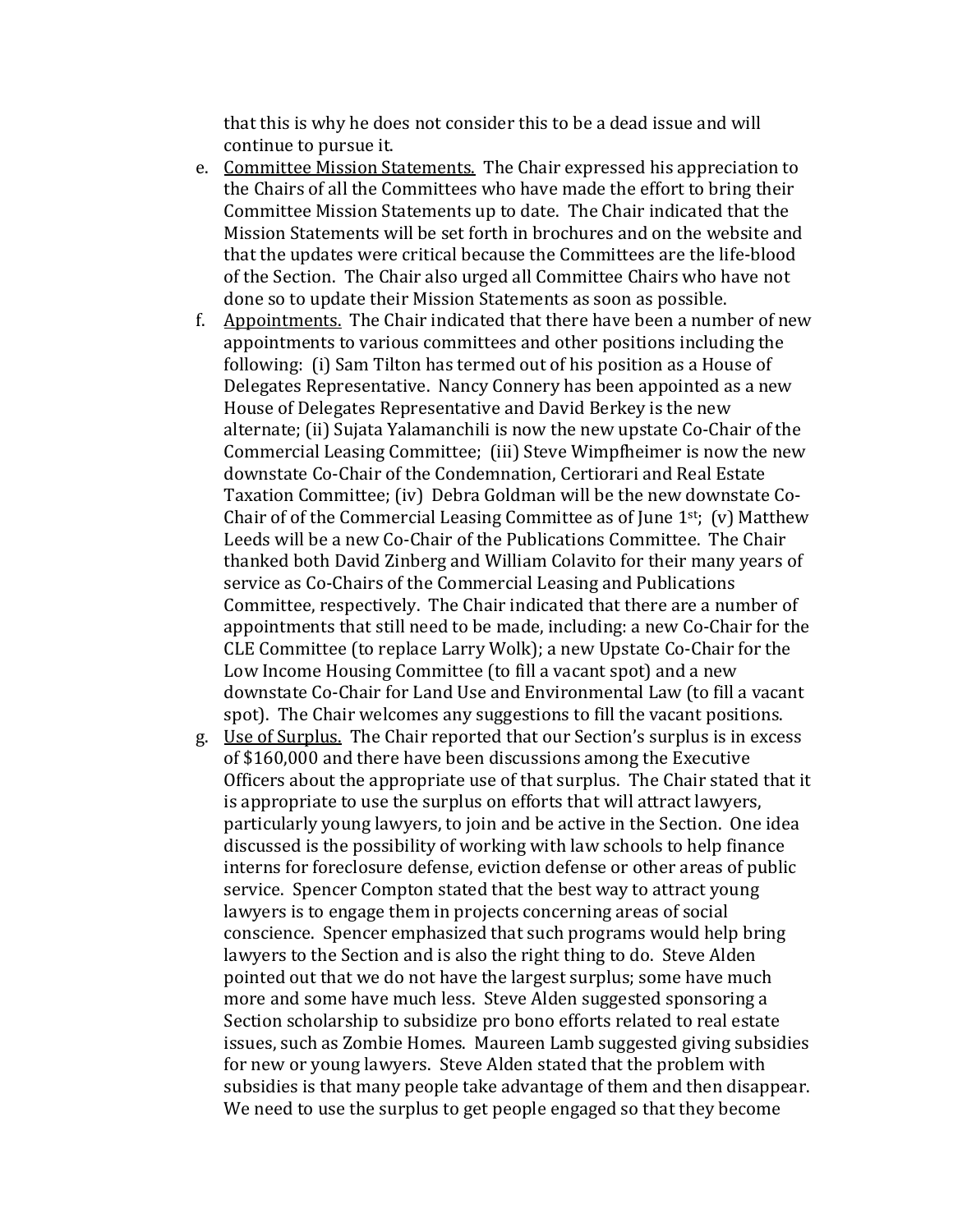active members of the Section. Ariel Weinstock concurred, that in his experience, many law students want to get involved and engaged in something substantive. The Chair urged the Committee Chairs to think of projects where they can get students involved.

- 4. Meetings Reports
	- a. 2016 Summer Meeting Trish Watkins reported that the Summer Meeting will be in Boston from July 14<sup>th</sup> to July 17<sup>th</sup>. The Speakers are all lined up and she is working on the activities now. The CLE program will include: a presentation by an Attorney-Surveyor; a speaker from the Lincoln Institute of Land Policy will discuss the "Big Dig" project in Boston; John Privetera will speak on property rights for properties located on the water; Bruce Lederman will give a presentation on Real Estate Brokers; a panel discussion on tax certiorari and condemnation; a case law update by Peter Coffey and Michelle Wildgrube; Bankruptcy 101 for Real Estate Lawyers by Dan Zinman; Spencer Compton will speak on EB-5 financing and Anne Reynolds Copps will speak on ethics.
	- b. 2017 Summer Meeting Thomas Hall reported that the 2017 Summer Meeting will be at the High Peaks Resort in Lake Placid, New York from July 27, 2017 to July 30, 2017.
	- c. Future Executive Committee Meetings
		- July 14, 2016 Marriott Long Wharf Hotel, Boston MA
		- October 14, 2016 Harvard Club
- 5. Finance Report Spencer Compton. The Section spent \$2,000 more than it took in over the past year. Despite this overage, the Section still has in excess of \$161,482.00 in surplus. In all other respects, the Section is on track with its budget for the current year.
- 6. House of Delegates Report Steve Alden reported that there were no controversial issues at the most recent House of Delegates Meeting. There was still discussion about pro bono issues and mandatory pro bono issues. More interesting was the Section Delegates Caucus Meeting where there was discussion of issues facing all sections, including dealing with Membership issues and dealing with the Surplus. Some are concerned that the State Bar may appropriate Section Surplus funds if the Surpluses become too large. Steve Alden indicated that our Section was in a good position because we have a comfortable Surplus, but certainly not the largest Surplus. The prevailing thought in the Section Caucus is that using the Surplus for membership initiatives is one of the best uses of the Surplus for any Section. There was also talk about attempting to create more Section Representatives on the House of Delegates. There is a constant tension in the House of Delegates between geographic representation versus Section representation. Nancy Connery stated that she felt that the Section Delegates Caucus tends to spend too much time on minor issues and posturing by certain members. But she does believe that the goal of the Caucus is a good one and that it has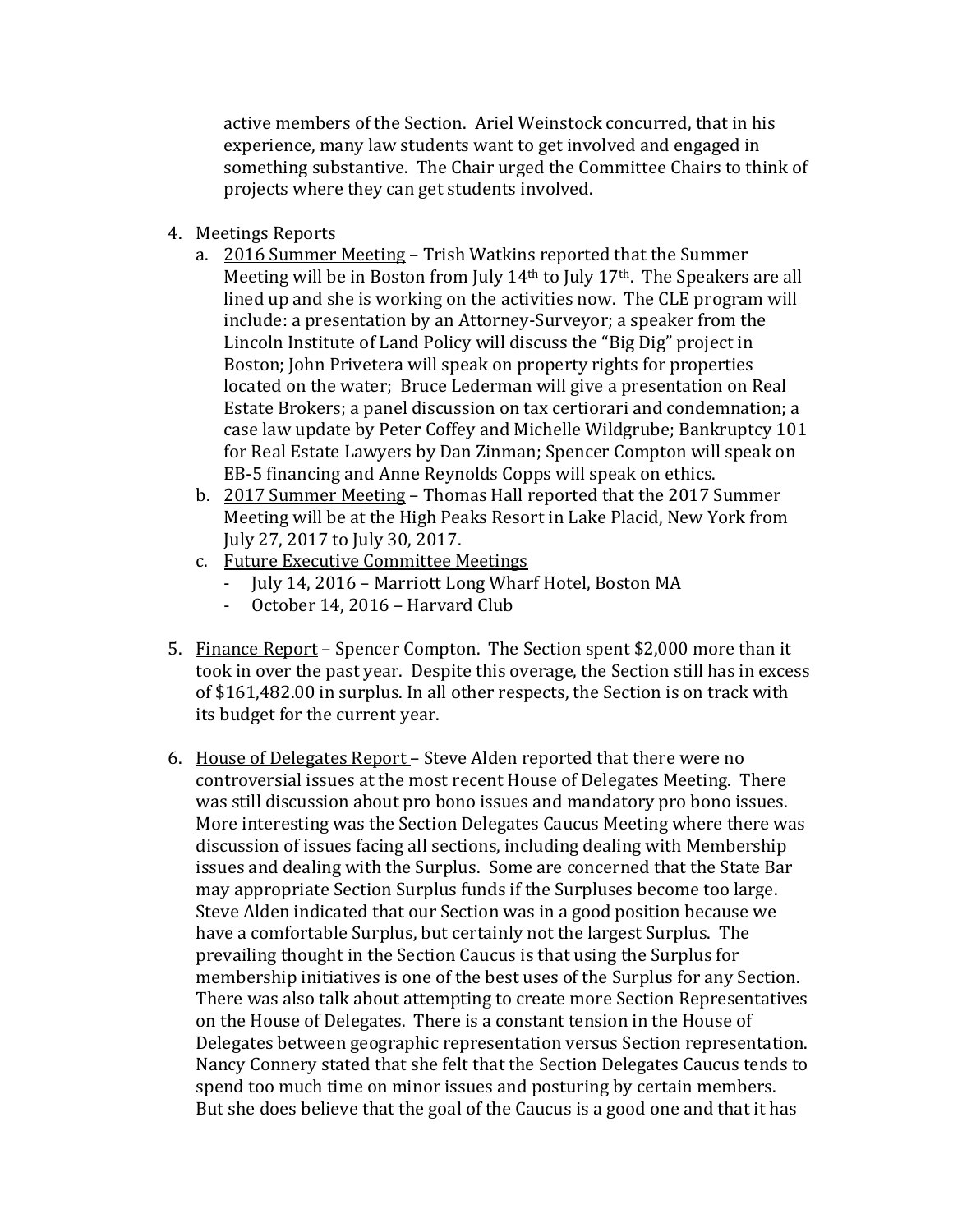potential. Michelle Wildgrube indicated that she agreed with Nancy's comments but pointed out that the Caucus is a fairly new entity and its role is still evolving. Michele's take away was that our Section is doing the right things. Ira Goldenberg stated that he agreed with many of the comments made by Steve, Michele and Nancy but felt that many good ideas come out of the Section Delegates Caucus. In particular, Ira noted that the Section surpluses are a big issue but he feels our Section is doing the right thing by being not too big and not too small. Ira also pointed out that there is a big focus on membership issues. Finally, Ira pointed out that a new CLE committee has been appointed by the State Bar which will focus on the fundamental structure of how CLE is delivered and the role of the CLE Committee versus the role of the Sections.

- 7. Section Projects and Initiatives<br>a. Section Calendar Gerry
	- Section Calendar Gerry Goldstein indicated that two new meetings have been added to the Section Calendar: one for the Green Committee and one for the Condos and Co-Ops Committee.
	- b. Task Force on Draft Insurance Department Regs Gerry Antetomaso reported that Kevin Kerwin attempted to set up a meeting with the Department of Financial Services ("DFS") but was unsuccessful in doing so despite numerous attempts. The task force is trying to make contact with DFS so that it can have input on the regs, but it appears that this is just not a top priority for DFS. Joe DeSalvo pointed out that there will likely be continued delay because the confirmation of the new Superintendent of DFS still has not occurred. Joe further stated that the emergency regs currently in place will likely be dealt with first and that the most contentious area among the stakeholders will probably be affiliated business arrangements. Joe also indicated that there is some discussion about re-establishing advisory boards for DFS.
	- c. Scholarships Joel Sachs reported that the scholarship applications have been revised and the deadline is now November 30<sup>th</sup>. The Chair inquired as to who will be monitoring the publicity. Joel indicated that at this point we are relying on the Foundation but that he and Mindy may have to revisit that issue. David Berkey indicated that his committee can easily distribute the literature to the Law Schools. Joe DeSalvo suggested that we publicize the scholarships in the RPLS Journal. Joshua Stein volunteered to send the information to a number of real property professors in New York State that he has contact information for. Mindy Stern stated that, in the prior year, an enormous outreach was done which helped get a response.
	- d. Amendment to POA Statute. The report that was previously circulated has been approved by the State Bar.
	- e. Zombie Houses Task Force Joel Sachs reported that Leon Sawyko has agreed to Co-Chair the task force. Joel stated that the task force will need to focus on preventing creation of new Zombie Homes as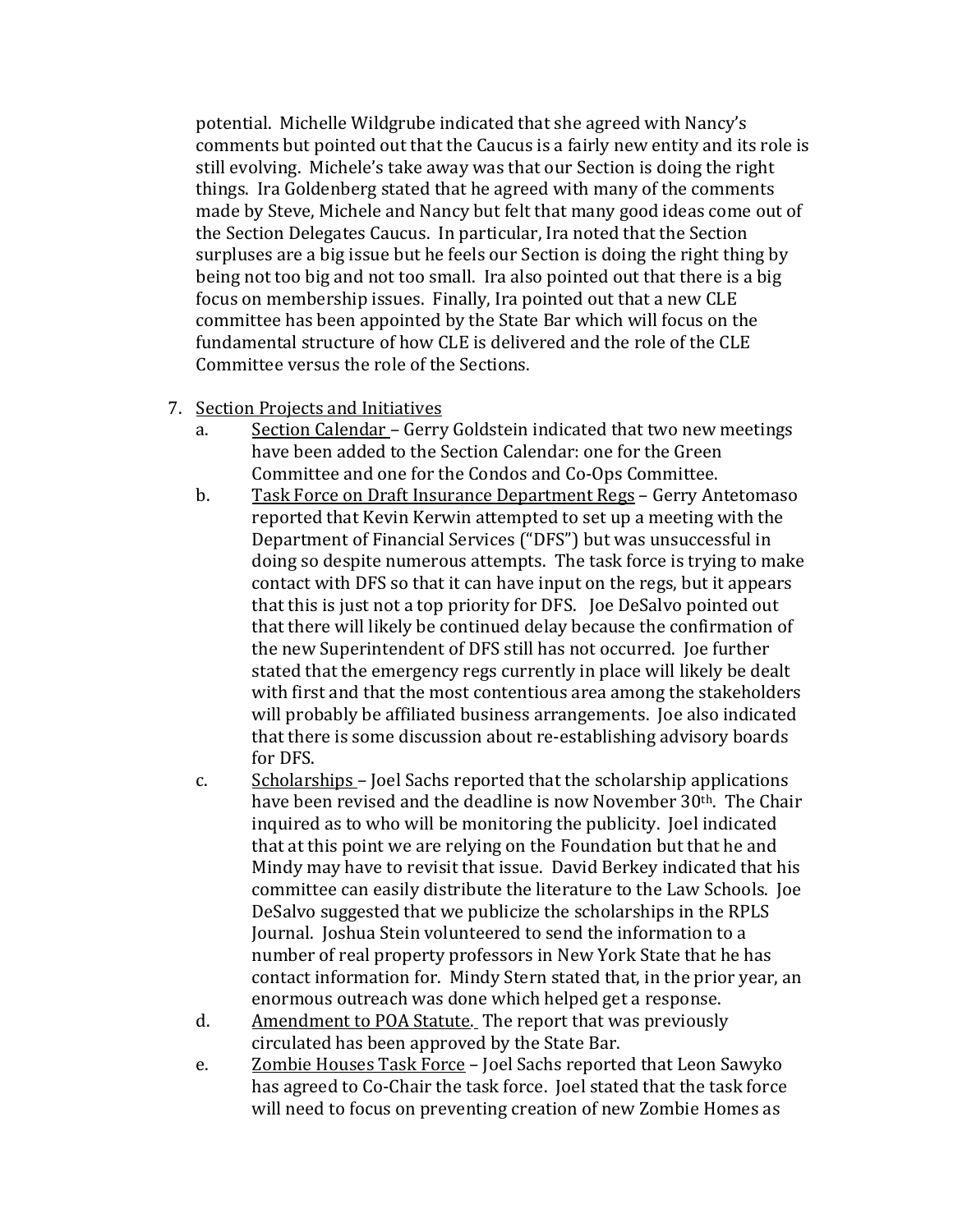well as dealing with the issues presented by the numerous presently existing Zombie Homes. The first meeting will be held in the next few months. A copy of a report from the Task Force is attached.

- f. Support of New York City Bar Position on Construction Law Issues Brian Lustbader requested that our Section support the recommendations set forth in a report by the New York City Bar addressing a number of Construction Law Issues. Brian reported that over half of the NY Construction Laws were enacted more than fifty years ago and there are many needed revisions. The main proposals in the report are: (i) to renew the Infrastructure Investment Act which has sunset. This Act is important because it allows Public/Private partnerships for large projects (such as the Tappan Zee Bridge); (ii) promote the use of Design/Build by lessening the regulatory burdens which presently exist and have a chilling effect on Design/Build projects; and (iii) to expand the Education Construction Fund, which presently covers only certain school districts to cover all school districts. The Chair inquired whether the Construction Law Committee was recommending that our Section support the positions set forth in the report and Brian confirmed that this was in fact his committee's recommendation. Brian Lustbader then moved that our Section endorse the report and that our Section recommend to the State Bar that it should also approve it. Numerous members seconded the motion, which passed unanimously. A copy of the report is attached to these minutes.
- g. Formation of Women in Real Estate Committee. The Chair reported there was a line of discussion on the ListServe started by an attorney named Liz Kaufman that sought to form a group consisting of women who practice primarily residential real estate. A number of women on the ListServe expressed their interest and the group apparently did meet. The Chair reached out on a few occasions to Liz Kaufman to offer the Section's support of their efforts to further the practice of real estate law. The Chair indicated that he had no response as of yet but will follow up one more time.
- 8. Reports of District Representatives.
	- a.  $1<sup>st</sup> District Nancy Connery circulated the most recent Committee$ Descriptions, which are attached to the minutes. Nancy urged any Committee Chairs that have not yet done so to review and update their Committee Descriptions. One of the goals is to create an interesting brochure for the Section that will be helpful in recruiting new members. Nancy also indicated that she will be trying to get a block of free or inexpensive seats for Young Concert Artists. Nancy and Lisa Stenson Desamours will be monitoring the Morgan Library for events or shows that would be of interest for an inexpensive theater trip. Finally, Nancy is interested in sponsoring an Ethics CLE coupled with a cocktail party and/or pizza, Mexican food or something similar. Nancy feels that a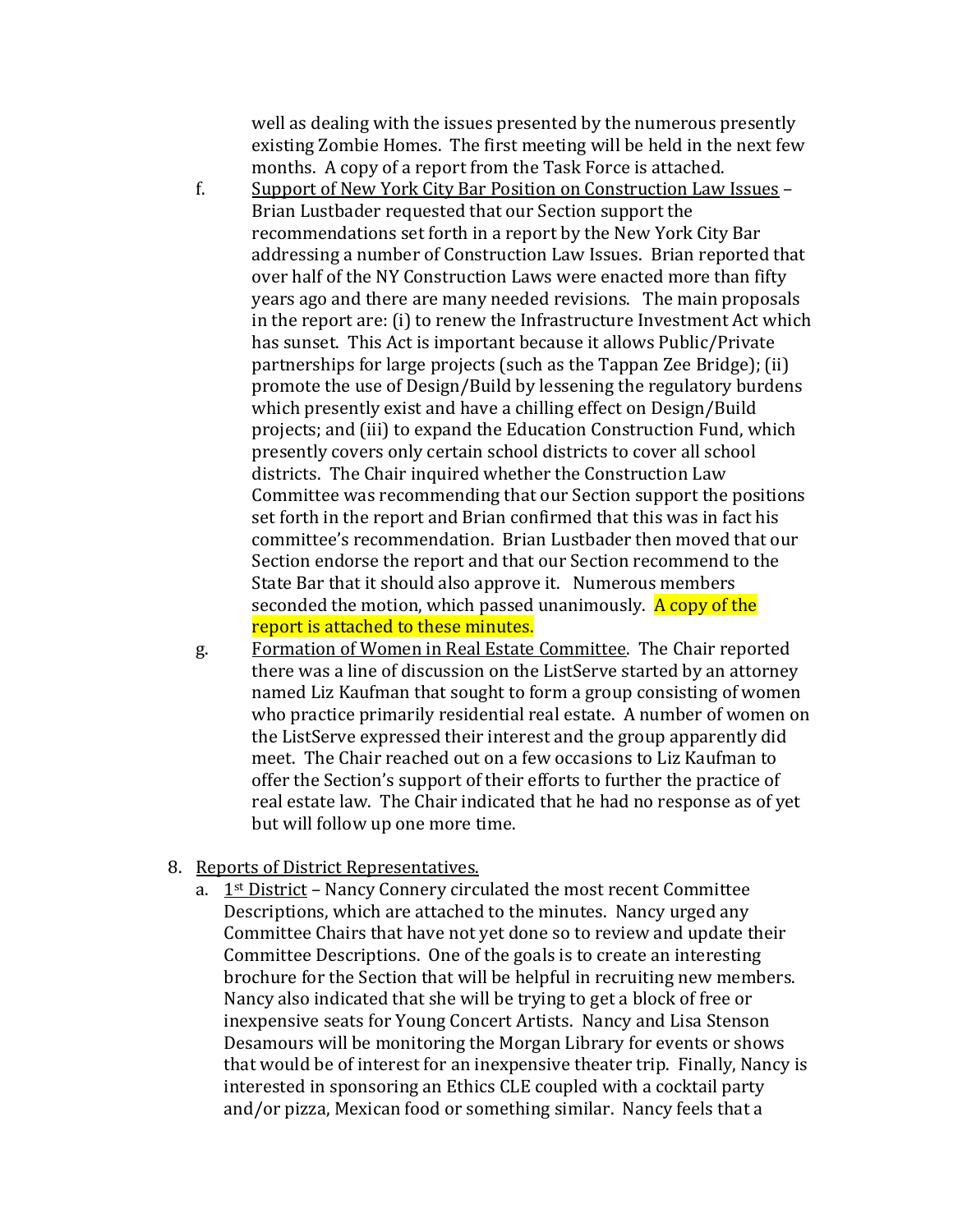lighthearted seminar that provides ethics credits at the end of the year would be successful because many people are looking for ethics credits at that time of the year.

- b. 2nd District Lawrence DiGiovanna indicated that he continues to welcome all new members and encourages them to actively participate in the section. The Chair mentioned that his welcome letter is very nicely done and recommends that other District Reps consider adopting its use. A copy of Lawrence's welcome letter is attached to the minutes.
- c. 3rd District No Report
- d. 4th District Michelle Wildgrube reported that she is gearing up for the Schenectady County Bar Association's annual real estate seminar.
- e. 5th District No Report
- f.  $6<sup>th</sup> District John Jones continues to work on a reference guide which$ describes the variations of local customs for real estate transactions in different areas of the state. He intends to seek the input of the other District Reps to assist with the project.
- g. 7th District Heather Rogers reported for Scott Sydelnik that he sends emails welcoming all new members.
- h. 8th District No Report.
- i. 9th District No Report.
- j.  $10<sup>th</sup>$  District Sandy Pomerantz indicated there was nothing new to report and indicated that he is looking forward to participating in the tax certiorari portion of the summer program in Boston.
- k. 11th District No Report.
- l. 12th District No Report.
- m. 13th District No Report.
- 9. Reports of Standing Committees<br>a. Substantive Committees
	- Substantive Committees<br>1. Attorney Opinion
		- Attorney Opinion Letters Chip Russell advised that the Committee is still reaching out to the City Bar Association to see if there is any interest in updating the 1998 Mortgage Loan Opinion Letter report.
		- 2. Commercial Leasing Bob Shansky thanked David Zinberg for his long tenure Co-Chairing the Committee. Bob also reported that the Committee had a successful CLE program, that was well attended and well received. The Chair added his thanks to David Zinberg for all of his hard work over many years.
		- 3. Condemnation and Certiorari Karla Corpus reported that the Committee is working on putting materials together for a presentation at the summer meeting.
		- 4. Condos & Co-Ops Steven Sladkus reported that the Committee has a seminar planned for June 2nd that will include a report from the AG's Office, a section on Article 81 Guardianship proceedings, a section on title issues and permitted encumbrances as well as a case law update. The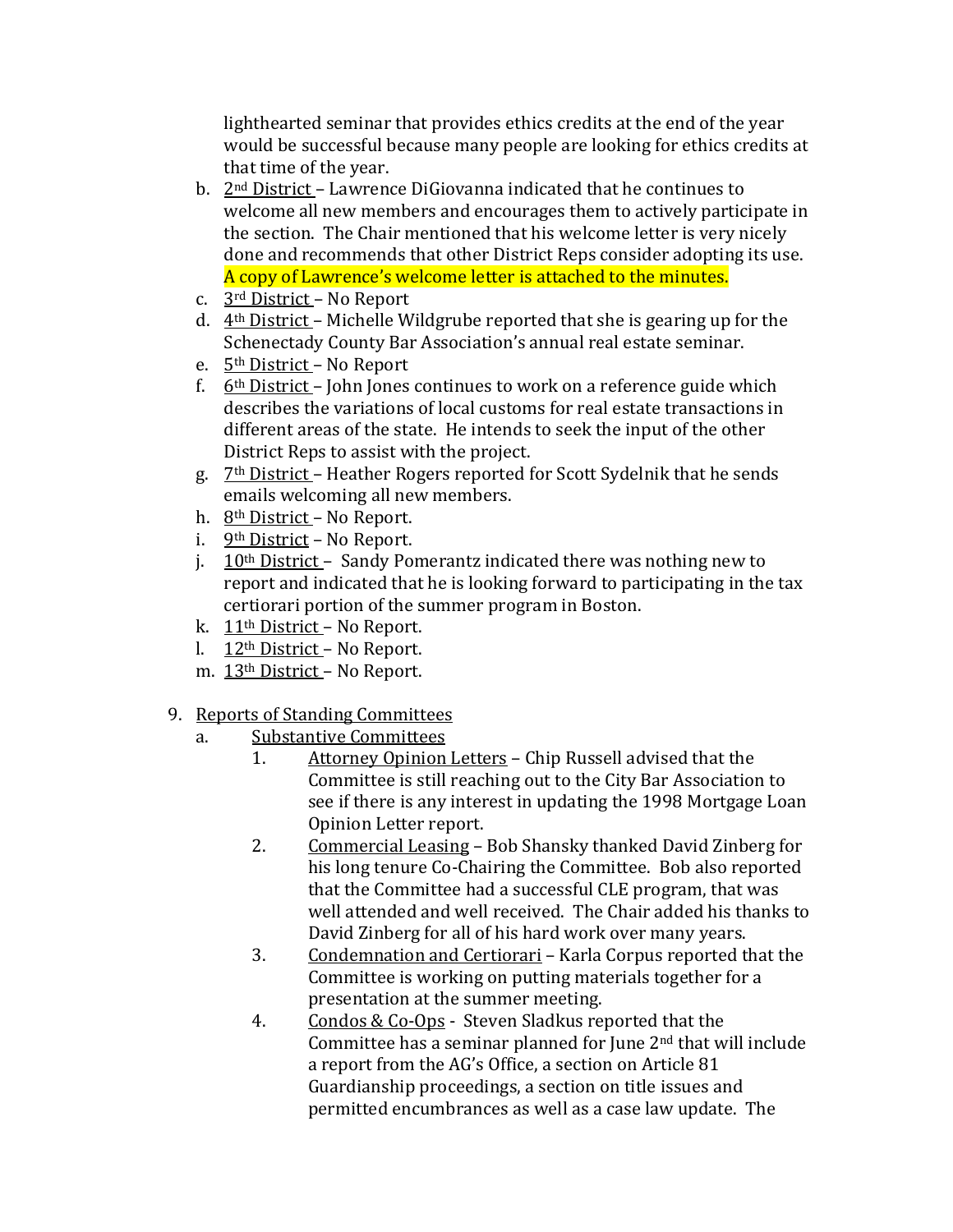Committee is endeavoring to have the seminar qualify for CLE credit.

- 5. Green Real Estate Joel Binstock reported that the Committee has a Seminar planned for May 18th with the representatives from the Racer Trust which was established to deal with the Brownfields issues on properties owned by General Motors.
- 6. Land Use and Environmental Law No Report.<br>7. Landlord and Tenant Paul Gruber reported th
- Landlord and Tenant Paul Gruber reported that the Committee is working on putting together a seminar on selfhelp, illegal lockouts and unlawful evictions and hopes to schedule the seminar for sometime in June. The Committee is also discussing the possibility of doing a future Seminar on practicing before the Tenant Protection Unit of the Division of Housing and Community Renewal (DHCR). Paul also reported that the Committee had a very successful meeting at the Annual Meeting with updates on the 2015 Rent Law and recent developments under Article 7 of the RPAPL. Peter Kolodny reported that the Committee frequently has a CLE meeting to have an update because Landlord – Tenant Law is constantly evolving.
- 8. Low Income and Affordable Housing Richard Singer reported that the Committee had recruited some new members and that he was hoping to get an upstate Co-Chair. The Committee also had a discussion with a member of the Charities Bureau of the AGs Office regarding 511 Petitions. Richard indicated this may be a good topic to have a joint seminar with the Not-for-Profit Committee.
- 9. Not-for-Profit Entities and Concerns Susan Golden reported that the Committee had a very lively hot topics seminar at the January Annual Meeting, including a program on "not in my backyard" (NIMBY) for controversial Not-for-Profits, a speaker on turning around a troubled not-for profit, an update on the Not-For-Profit Revitalization Act and case updates.
- 10. Professionalism Nancy Connery reported that the Committee is working on summarizing some new ethics opinions. Ariel Weinstock has volunteered to find an intern to help summarize the Ethics Opinions.
- 11. Public Interest Maria DeGennaro reported that the Committee has been working on legislative issues, particularly with respect to vacant and abandoned properties, and is looking forward to taking an active role in the Zombie Homes task force.
- 12. Real Estate Construction Brian Lustbader reported that the Committee is completing its rider to the Architect's Agreement, having completed a rider for a Contractor's Agreement (both riders being Owner oriented). The Committee will hopefully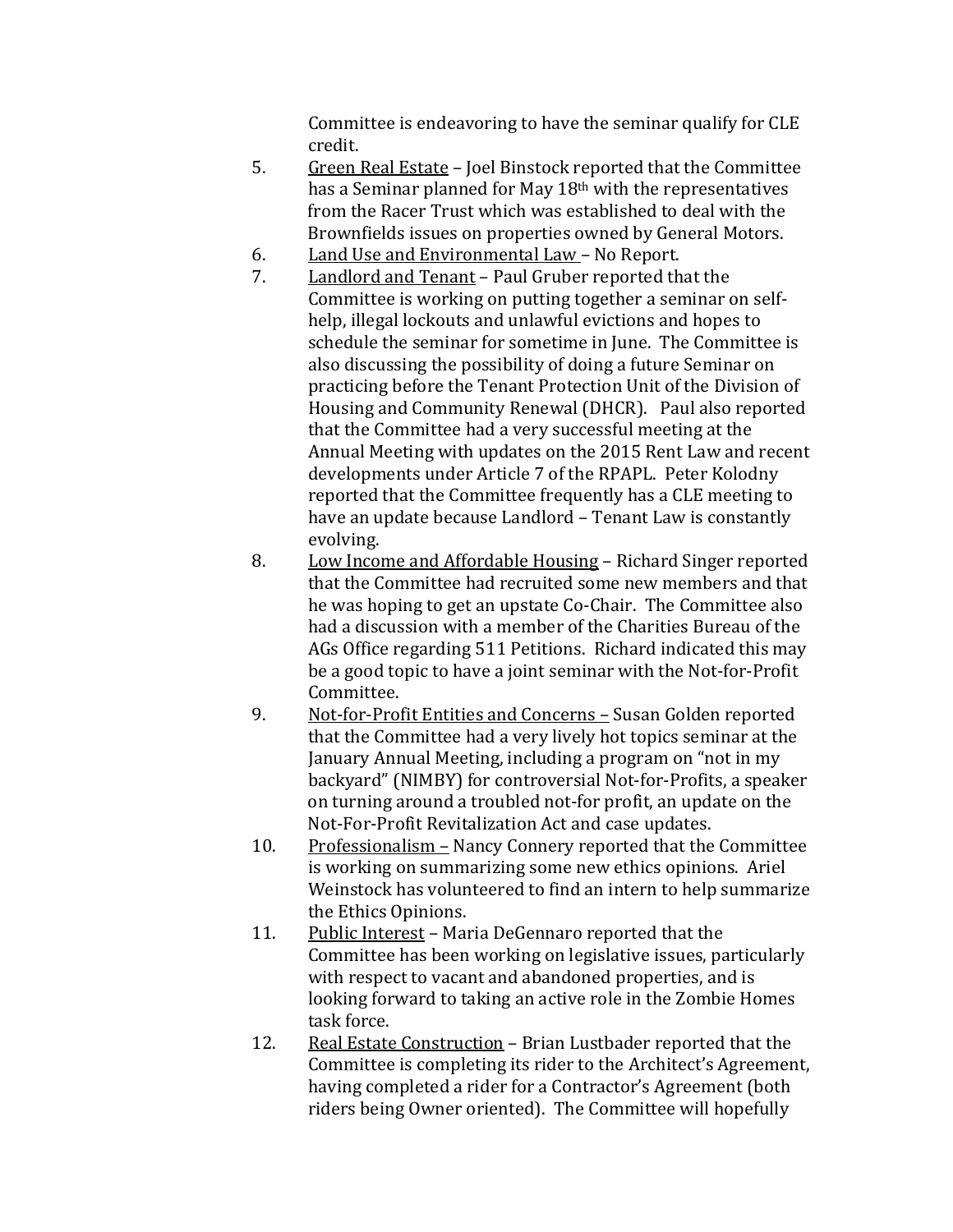take a look next at the Design/Build Agreement. Ariel Weinstock discussed issues with insurance binders and insurance policies often not providing the coverage one would expect. Ariel discussed a case where a contractor was doing roof work on a Co-Op. The Contractor hired a sub-contractor which provided a certificate of insurance from Utica First Insurance Company naming the Co-Op as an additional insured. An employee of the subcontractor was injured and sued the Co-Op. The Co-Op submitted the claim to Utica who disclaimed coverage because their policy excludes: (a) coverage for workers injured on the job; (b) liabilities assumed under a contract; and (c) injuries from roofing operations. The Board sued for coverage alleging that the policy was an illusory contract. The Court held that there was nothing illegal about a company providing insurance which excludes coverage for items someone might expect to be in the policy. Ariel emphasized that the case underscores the importance of having an insurance consultant to be sure that the necessary coverage is in place and to not simply rely on a binder. Brian Lustbader recommended that attorneys must read the policy.

13. Real Estate Financing – Heather Rogers reported that the Committee circulated its recently revised description of its activities and it resulted in at least 68 new members for the Committee. The Committee was also contacted about a Law School committee member and Heather recommended that the student could be used to assist in the Zombie Homes task force. Heather reported that she was working on the Zombie Home issue in Monroe County and emphasized that the existence of numerous different approaches across the State is one of the challenges that the Task Force faces. The Committee also submitted a written report which is attached to the minutes. The Chair noted that many municipalities are imposing charges for securing or cleaning up Zombie properties but this merely adds more charges to the tax bill and does not ultimately accomplish anything. Heather also noted that many municipalities now require lenders to register and pay a fee for the Zombie Homes and that this too does not really accomplish anything. Heather mentioned that RPAPL 1307 requires Lenders to maintain the properties once they obtain a judgment of foreclosure. This is problematic however, because of the length of time the foreclosure process takes in NY and because now the Banks may simply not go to judgment if the property is in such bad condition that it is not worth it to assume the obligation of maintaining the property. Joe DeSalvo asked if the legislation could be amended to impose the obligation for the Banks to maintain the properties earlier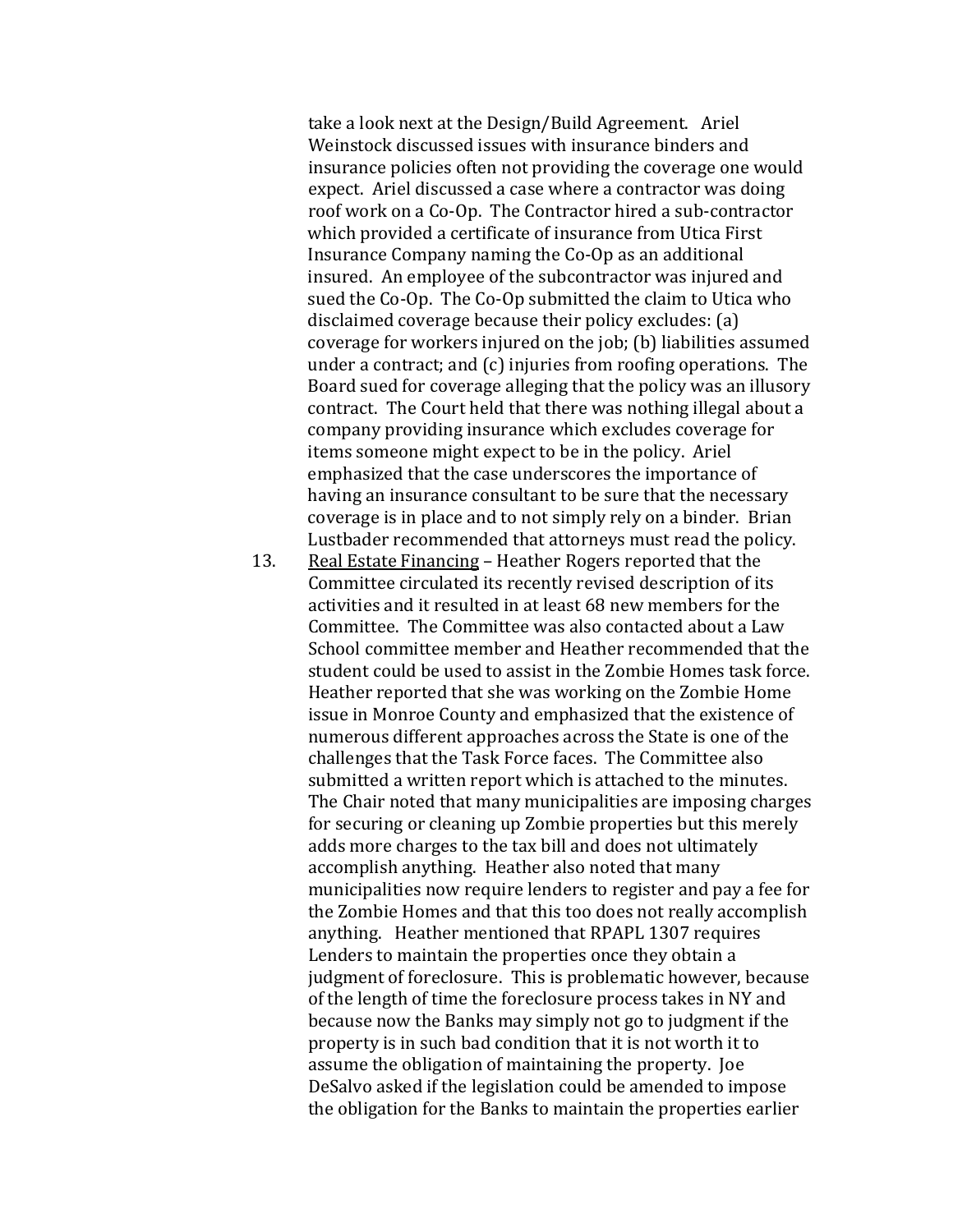in the process. Thomas Hall pointed out that in New Jersey there is an expedited foreclosure process for properties that are vacant and a blight on the neighborhood and essentially allows the foreclosure plaintiff to go to sale in a very short period of time. Heather pointed out that the concern with that type of remedy is who is going to make the determination that the property is vacant and blighted. The Banks will not take on the potential liability of making the determination that a property is vacant.

- 14. Real Estate Workouts and Bankruptcy No Report.<br>15. Title and Transfer No Report.
- Title and Transfer No Report.
- b. Administrative Committees
	- 1. Awards No Report.
	- 2. CLE No Report, but Joel Sachs observed that there seems to be a distinct increase in free real estate CLEs being provided by title companies and abstract companies, which obviously is in competition with the State Bar. Gerry Goldstein says that these seminars are essentially a sales device by the title companies.
	- 3. Legislation Richard Nardi indicated that as of this month the new bills have started coming in and the Committee will begin updating its legislation chart.
	- 4. Membership Harry Meyer reported that he and Michelle Wildgrube, as members of the State Bar Membership Committee, were given up to 25 free memberships to give out. Harry still has free Memberships available to be given out and encouraged Members of the Executive Committee to use those free membership offers to help get new Members for our Section. Harry requested that the Officers consider that new members who join after July 1<sup>st</sup> of a given year be given Section Membership for the remainder of the year and all of the following year and then those Members would get on the calendar year cycle. This would prevent new members who join late in the year from being charged a full \$40 for a partial year membership in our Section. Harry also reported that our Section continues to narrow the gap with Trusts & Estates Section for the largest Section.
	- 5. Publications Vincent DeLorenzo stated that he was sorry to lose Bill Colavito as a Co-Chair but was happy to have Matthew Leeds join as a new Co-Chair. Vincent also reported that the Spring issue was just sent out. The article on the new Condo contract was unfortunately missing an introductory paragraph explaining where the new contract came from. The Committee is now working on the summer issue. Vincent asked for submission of Articles. Vincent also stated that Committees should consider submitting Committee reports for publication especially if they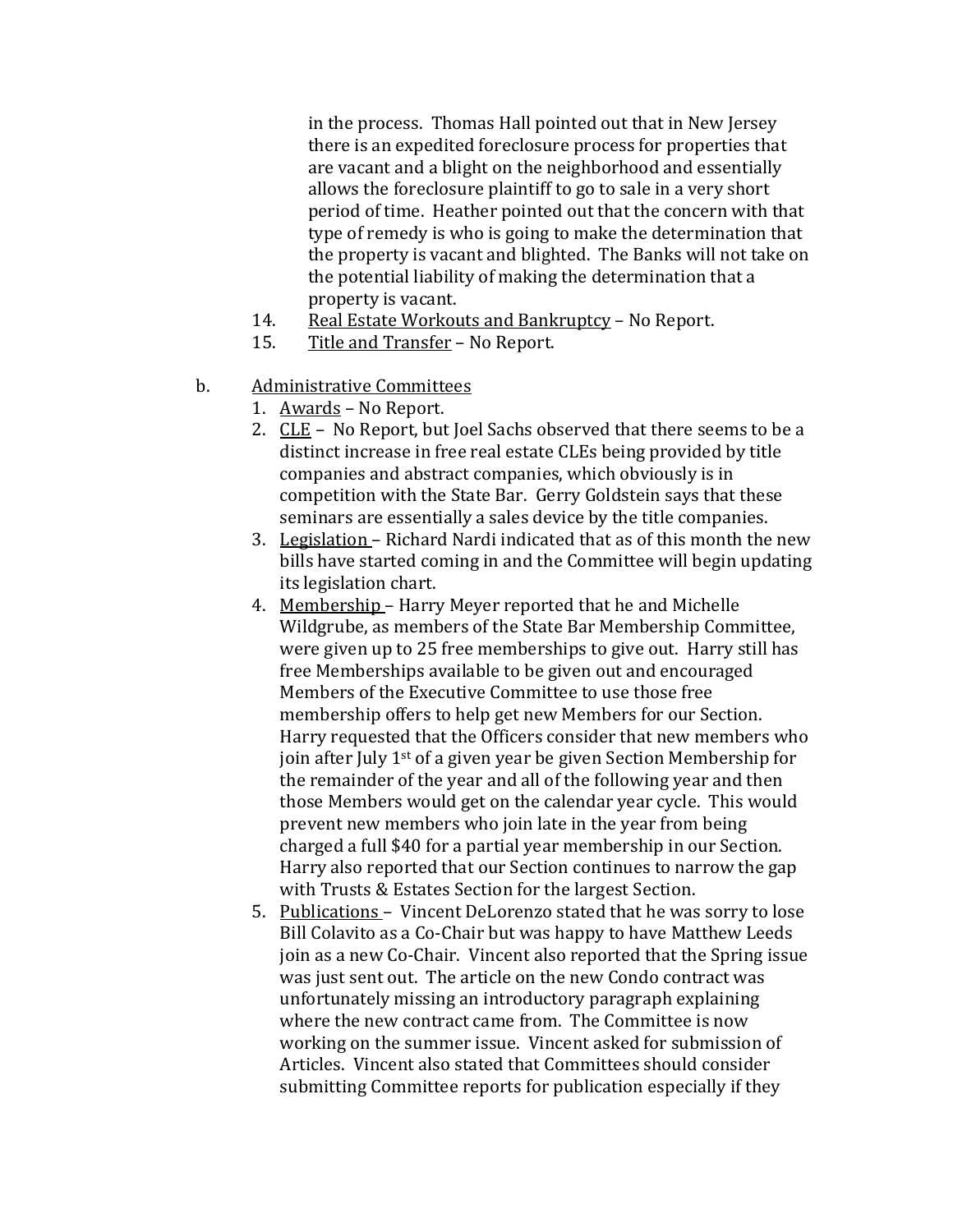discuss current law, problems with current laws or suggested changes to current laws.

- 6. Student Affairs Shelby Green reported that there is a new ABA Opinion which allows a firm to bill for the work of a student intern even if the intern is an unpaid intern. David Berkey advised however that the Department of Labor prohibits an employer from receiving a financial benefit from the work of an unpaid intern. Ariel Weinstock reported that he and Spencer Compton participated in a meet and greet reception at Cardozo Law School which was well attended and very well received. They would like to extend the program to other law schools. David Berkey indicated that in about two weeks an email blast will be sent looking for host law firms for interns in the fall.
- 7. Website and Electronic Communications Michael Stevens reported that the RPLS website was updated to include photos from the January Annual Meeting. Michael also noted that the online communities seem to be taking off. He noted that last year there were 726 discussion threads containing more than 3,200 posts. The library now includes 43 documents including, cases, templates, contract riders and other useful materials. The Committee is still looking for members to submit blog entries for the online communities.
- 10. Old Business None
- 11. New Business The Chair expressed his appreciation of his experience as Chair for the past year. He stated that the people who make up the Committees and the work that they all do is what makes the Section so great. David Berkey expressed the sincere appreciation and thanks of all Executive Committee Members for the outstanding work that Leon Sawyko did during his entire tenure as Chair of the Section. The Chair received a well deserved round of applause for his hard work, dedication and excellent leadership of the Section.
- 12. Future Executive Committee Meetings<br>a. July 14, 2016 Long Wharf Hote
	- a. July 14, 2016 Long Wharf Hotel, Boston MA<br>b. October 14, 2016 Harvard Club, NYC
	- b. October 14, 2016 Harvard Club, NYC
- 13. Adjournment The Meeting was adjourned at 11:58 AM

Respectfully Submitted

Thomas J. Hall, Secretary

Attachments: